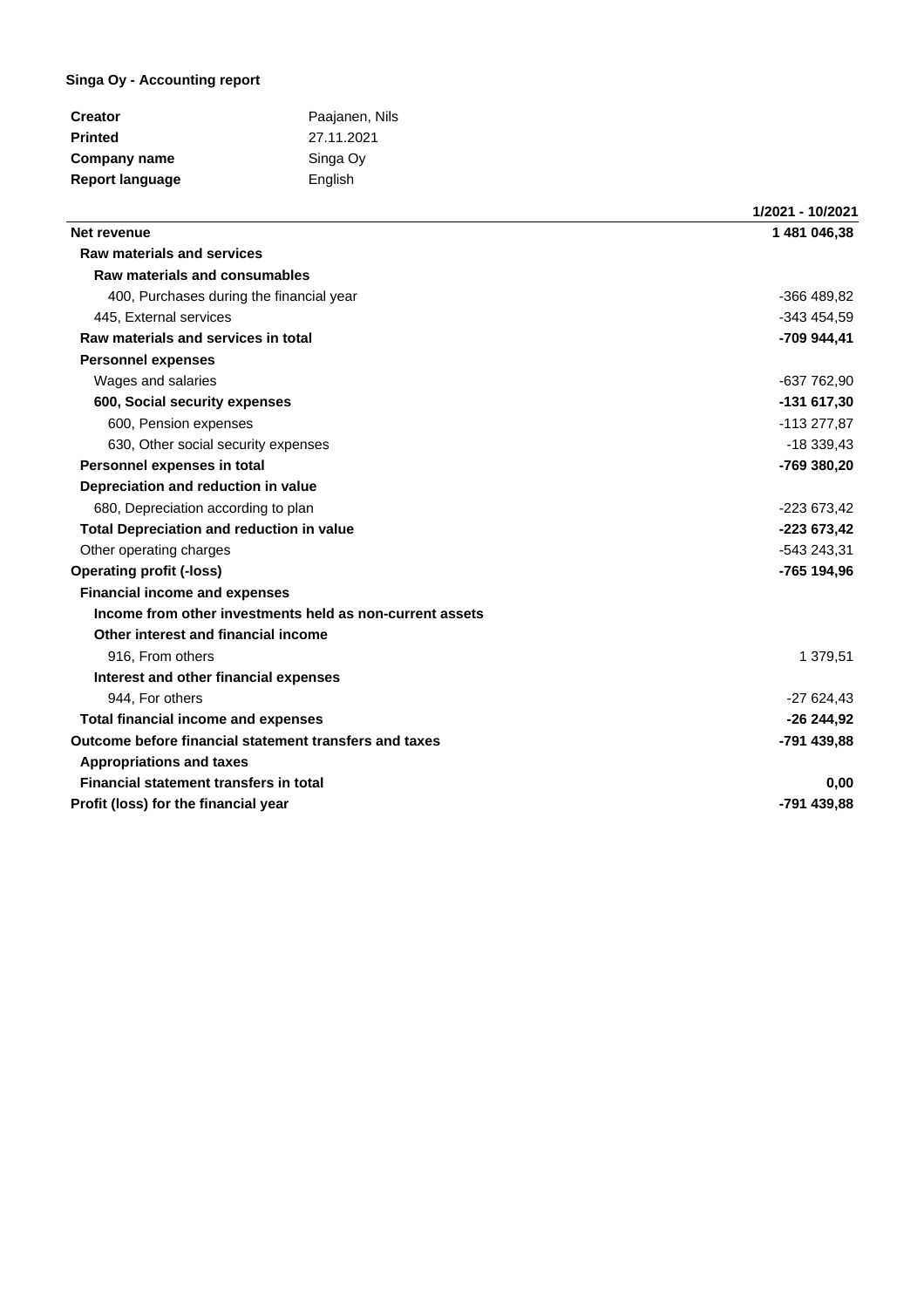## **Singa Oy - Accounting report**

| Paajanen, Nils |
|----------------|
| 27.11.2021     |
| Singa Oy       |
| English        |
| 31.10.2021     |
|                |

## **ASSETS**

**31.10.2021**

| <b>Non-current assets</b>                   |               |
|---------------------------------------------|---------------|
| Intangible assets                           |               |
| 102, Development expenses                   | 2 362 216,91  |
| 103, Intangible rights                      | 2 942,39      |
| Intangible assets in total                  | 2 365 159,30  |
| Tangible assets in total                    | 0,00          |
| <b>Investments</b>                          |               |
| 140, Holdings in group undertakings         | 117,03        |
| Investments in total                        | 117,03        |
| Non-current assets in total                 | 2 365 276,33  |
| <b>Current assets</b>                       |               |
| <b>Stocks in total</b>                      | 0,00          |
| <b>Receivables</b>                          |               |
| Long term                                   |               |
| 166, Other debtors                          | 11 111,00     |
| Long term receivables in total              | 11 111,00     |
| <b>Short term</b>                           |               |
| 170, Trade debtors                          | 192 449,61    |
| 173, Amounts owed by group undertakings     | 21 191,07     |
| 176, Other debtors                          | 55 714,05     |
| Prepayments and accrued income              | 34 611,69     |
| Short-term debtors in total                 | 303 966,42    |
| <b>Total receivables</b>                    | 315 077,42    |
| <b>Investments in total</b>                 | 0,00          |
| Cash in hand and at banks                   | 808 085,08    |
| <b>Current assets in total</b>              | 1 123 162,50  |
| <b>ASSETS IN TOTAL</b>                      | 3 488 438,83  |
| <b>LIABILITIES</b>                          |               |
| <b>Capital and reserves</b>                 |               |
| Shares or other comparable assets           | 2 500,00      |
| Other reserves                              | 5 021 943,86  |
| Reserve for invested non-restricted capital | 5 021 943,86  |
| Retained earnings gain or (loss)            | -4 854 205,46 |
| Profit (loss) for the financial year        | -791 439,88   |
| Capital and reserves in total               | $-621201,48$  |
| <b>Minority share</b>                       | 0,00          |
| <b>Appropriations</b>                       |               |
| <b>Appropriations in total</b>              | 0,00          |
| <b>Provisions in total</b>                  | 0,00          |
| <b>Creditors</b>                            |               |
| <b>Long-term liabilities</b>                |               |
| 262, Convertible debentures                 | 1 400 000,00  |
| 263, Loans from credit institutions         | 1778 583,94   |
| <b>Total Long-term liabilities</b>          | 3 178 583,94  |
| <b>Creditors, Short term</b>                |               |
| 283, Loans from credit institutions         | 217 920,98    |